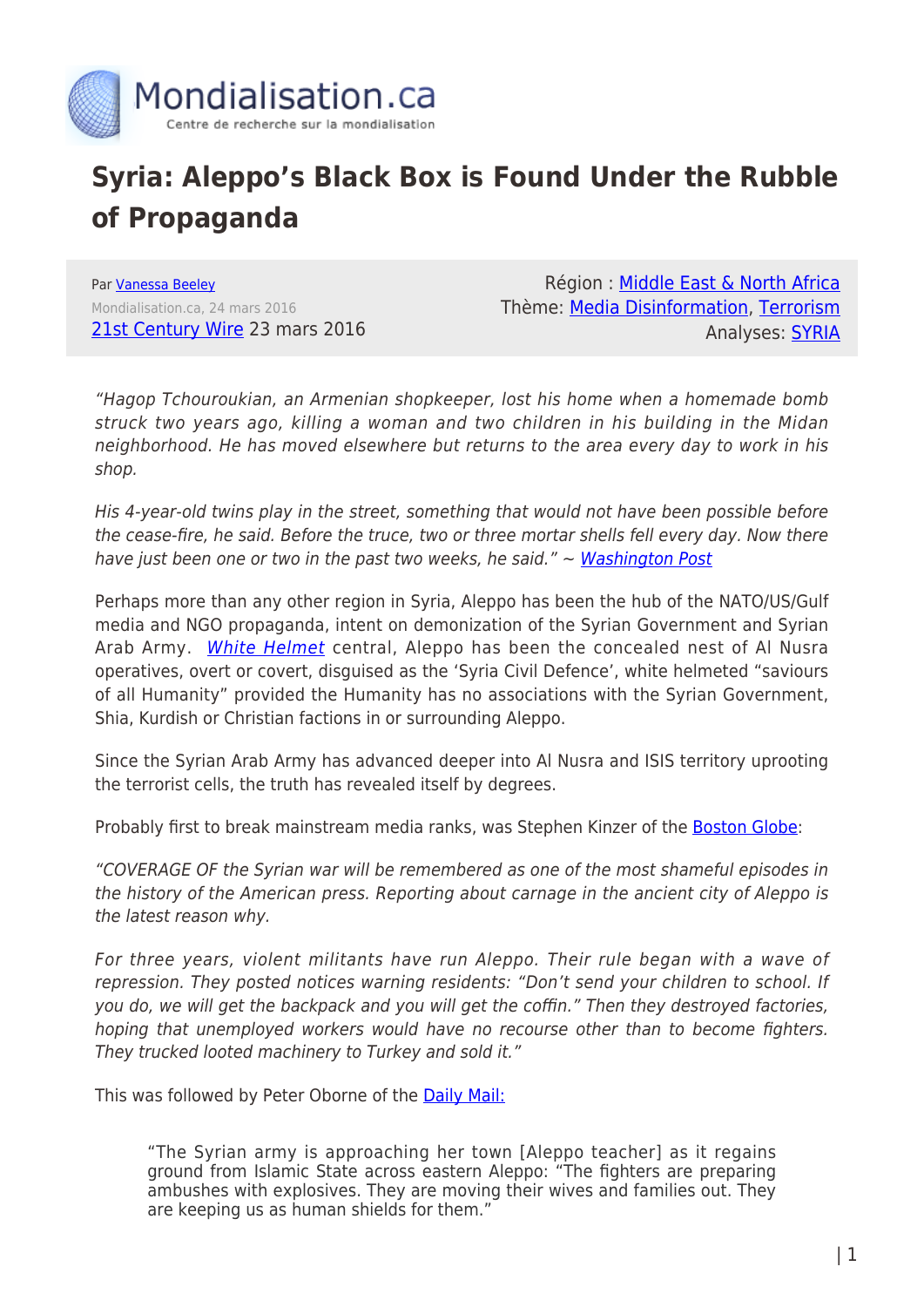The heroism of some of the people I met is beyond computation.

One headmaster told me how he has tried to keep his school open in an Islamic State area. He was held in solitary confinement for 30 days in a cell with no toilet. Occasionally, he was beaten with an electric cable. Once a box full of scorpions was put into his cell. He was told that "this was the fate of every Shabiha [government worker]. You will be an example to everyone who works for the government."

More recently, even the [Washington Post](https://www.washingtonpost.com/world/middle_east/a-tale-of-two-cities-in-aleppo-rubble-on-one-side-packed-restaurants-on-the-other/2016/03/19/3758a0cc-e55e-11e5-a9ce-681055c7a05f_story.html) has reluctantly joined the small band of truthsayers disseminating the reality of terrorist besieged and occupied Aleppo. Finally it is being revealed that the streets claimed to be furrowed by Syrian Government barrel bombs were in fact scarred by terrorist Hell Cannon missiles ranging from crude cooking gas canisters filled with nails, glass and a variety of projectiles to mortars & shells fired indiscriminately into Government held civilian areas.



This information comes as no surprise to 21st Century Wire, we have been reporting the reality on the ground in Aleppo for some time now thanks to updates received from residents living inside the Government held areas, which offer some refuge from terrorist atrocities being committed elsewhere in the City.

We have also mentioned how the City of Aleppo has been reduced to one fifth of its original size, residents being driven from their homes by terrorist factions into the relative safety of the Government held pockets.

One particular resident has been particularly outspoken regarding the "moderate rebels" and the unstoppable tide of [Rami Jarrah,](http://21stcenturywire.com/2016/01/13/aleppo-syrian-resident-speaks-out-against-rami-jarrah-activist-journalist-reports/) Syria Campaign, White Helmet propaganda. All names are withheld for their security as there is an ever present risk of reprisals from the now pressurized terrorist gangs and brigands who remain trapped by the SAA, Hezbollah advances.

"President Assad is not exterminating his people. I'm still alive, and no one said a word to me. If something bad happened to me in the near future, it would be because of the terrorists' policy of extermination. I'm living happily because there are Syrian soldiers who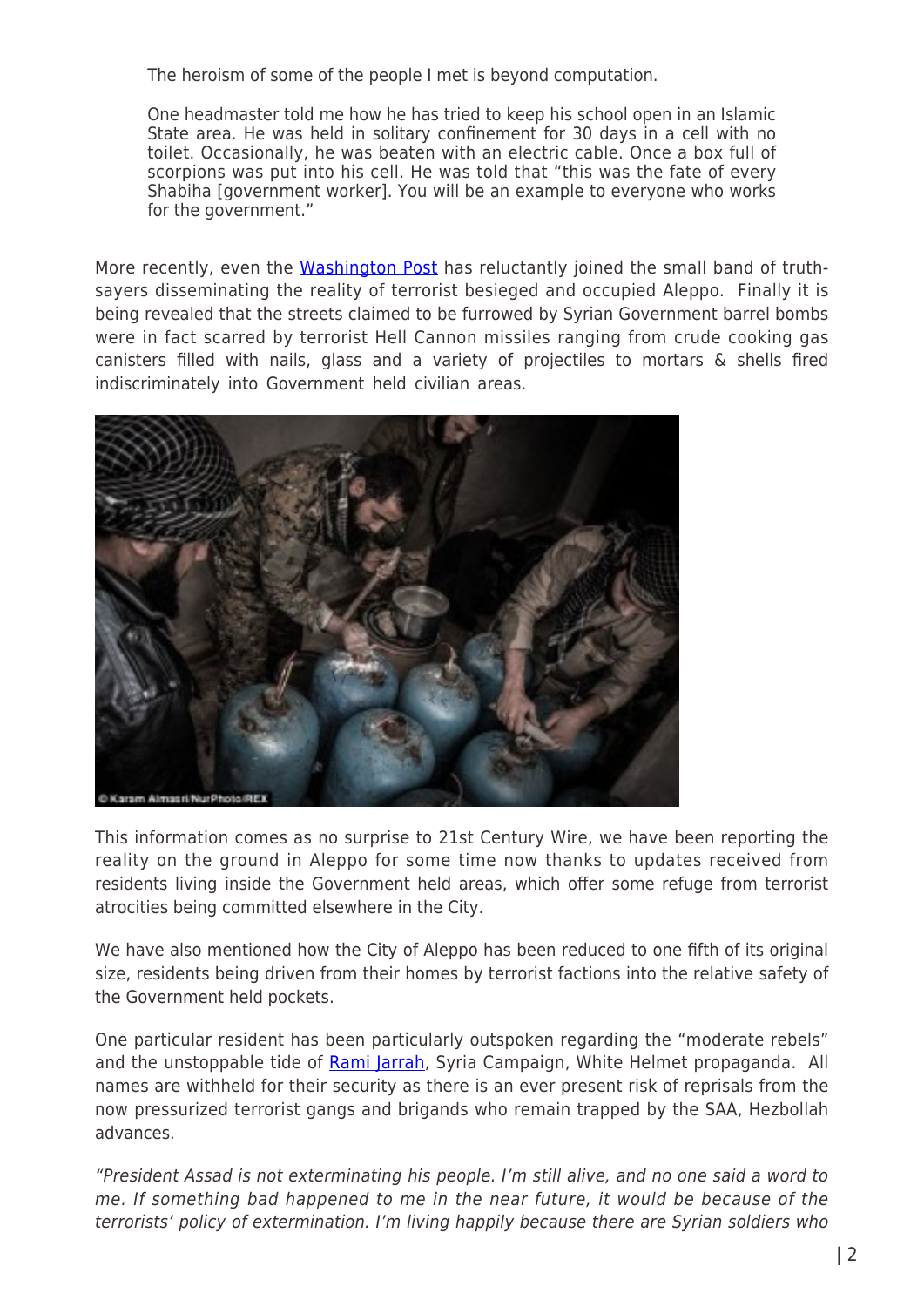are defending us in hot summers and cold winters. The UN is lying as usual in their reports about Aleppo and Syria in general."  $\sim$  [Voice From Aleppo: Stop the Lies](https://thewallwillfall.wordpress.com/2016/02/11/voice-from-aleppo-stop-the-lies/)

For all previous reports from this individual who has lived through the daily terrorist incursions and shelling in Aleppo, for the last 9 months please go to **[The Wall Will Fall.](https://thewallwillfall.wordpress.com/category/aleppo/)** 

We are publishing their latest report in full [with minimal edits] as it contains valuable insights not reported by the Western media even with their new found counter-propaganda zeal.

Voice From Aleppo:

"The best thing outside powers can do in the interest of peace is to include civil society groups in future negotiations, listen to what they have to say, and refrain from imposing top-down solutions that ignore the Syrian people".

The above paragraph is mentioned at the end of an article in the Boston Review, "[Syria](https://bostonreview.net/world/syria-ceasefire-stephen-zunes) [after the Ceasefire](https://bostonreview.net/world/syria-ceasefire-stephen-zunes)", by Stephen Zunes.

However, if the Syrian people dared to say that they want Assad, the western powers will either punish the Syrian people more and more till they are all well tamed; or the western media will explain what is happening as follows: "Syrian people are not free, they are terrified from regime repression and punishment. They are forced to vote for Assad".

Therefore, let's go and free those people by killing their leader and destroying their army!

How to Fix a Country That's Broken Beyond Repair?

Although the Boston Review article is talking about how complex the Syrian crisis is, they persist with mentioning all the stereotypes and clichés, as if they are tying themselves with ropes and asking stupidly:

## "What a mess! What shall we do now?"

Imposing democracy on countries and societies that have different ruling types, is like imposing Apple Macintosh operating system upon a Microsoft Windows one. Result is a failed and damaged PC. The usual next argument that comes after that mess would be:

"Now that we have a damaged PC, what shall we do to clean the mess?".

The PC could be useful only for junk markets, where people can buy its dismantled contents by piece. Dismantling war-torn countries and societies have the same result and future.

"Corruption!": Everyone Has It

After years of 24/7 brainwashing of the world with tons of lies, on all type of media, in focusing on 'spreading democracy' by force on other nations, or changing regimes that don't obey them, and after all these evil strategies were in vain… perhaps they could solve the problem by removing the "democracy glasses" they forced the globe to wear in the first place. Apart from anything else, no one believes that they really wanted to spread real democracy and freedom in the world. It's all phony and fake versions of democracy that destroy nations.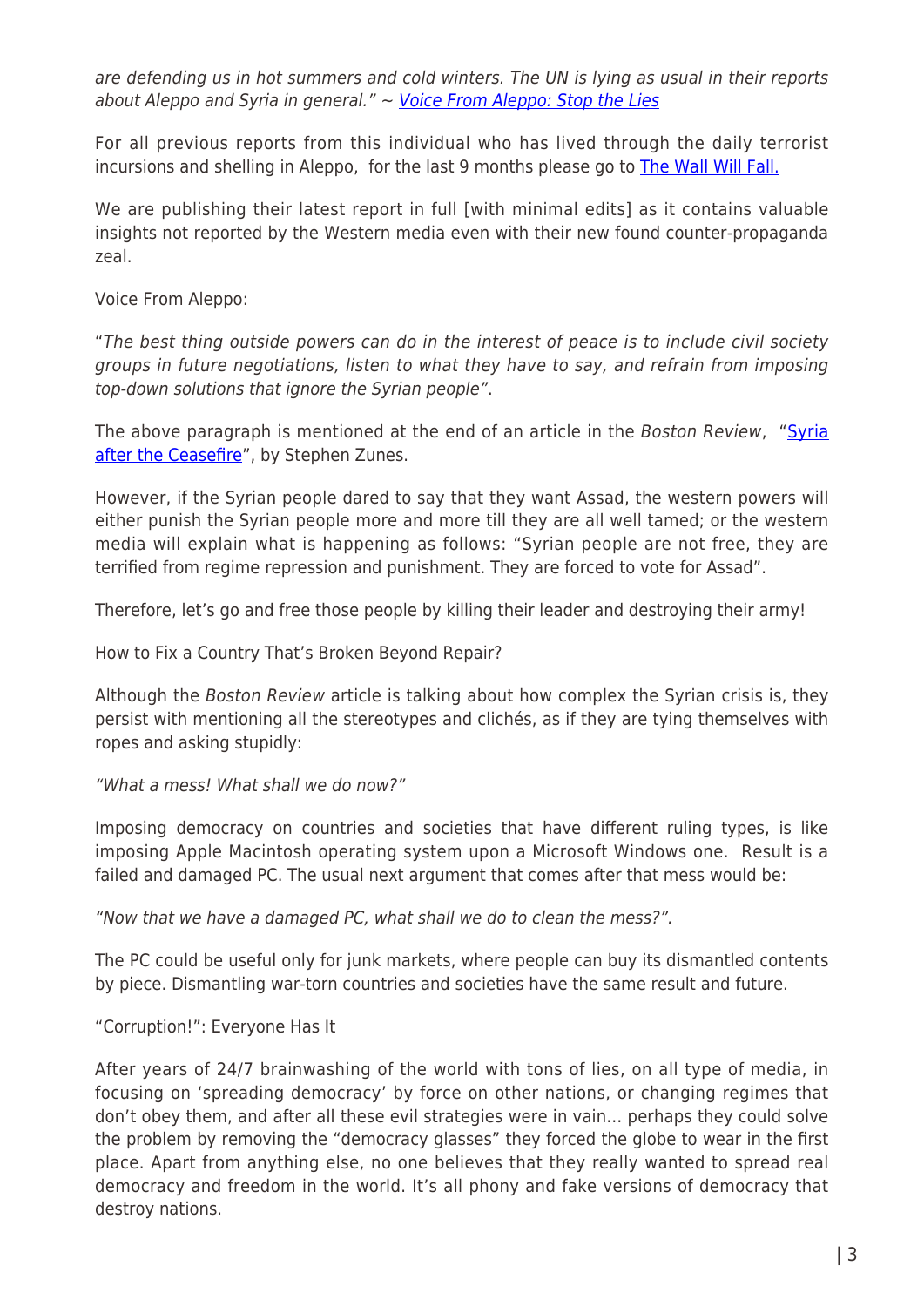Syrians were living peacefully for decades, happily and independent. We had corruption? And who doesn't have it [Organized crime, and white collar crime? Who doesn't have it? An ever increasing wealth gap? Who doesn't have it?]?

They need serious reforms in politics and government? Many reforms actually took place between 2000-2010, and many of the old corrupted figures left Syria before 2005 to live abroad – with their stolen fortunes. These same corrupt figures went on to become the "moderate rebels" greatest supporters.

Yes, a new layer of corrupted figures started to pop up, and it's just a continuous work, just like cleaning houses. There will be new dust covering the surface every week. You deal with new dust by cleaning it again, not by burning the house or tearing it down around its inhabitants.

I always asked normal people over here, such as taxi drivers, how their lives were before the crisis. They always say that they were so happy. Everything was cheap. The poor and rich were working, and happy.

On weekends you would see the poor people parking their mini pick-up vehicles or bicycles on the highway outside Aleppo in front of a green zone [we call that area al-Mohallaq]. They would gather with their families for picnics, BBQs, smoking sheisha or eating corn in the Summer. Those were the poor ones' weekly entertainment, where they might stay from midday till midnight. It was peaceful. Today, it's the other way around.

What I always used to say is that before the crisis, Syria had almost 80-95% of what any nation seeks to have – a 75-80% legal and straightforward progress. 15-20% corruption at worst. A society where the progress is possible after paying bribes, something no one is proud of but we can't do much about it unfortunately. We only lacked 3-5% of political reforms and freedom.

This whole crisis, destruction, cleansing, uprooting people from their homes, poverty, refugees problem, infrastructure systematic destruction, raping women, beheading innocents, looting, erasing priceless heritage and historical and sacred buildings and architecture, creating all zombie-like trash criminals that invaded us from all over the world…..

All that and a lot more, was created in the name of gaining those missing 3% of rights. As result, Syrians lost 80% of what they had before, and didn't gain the 3% that was promised to them.

Today we might still have 20% of our original rights and order, however corruption is controlling more than 75% of it. In the past, bribes were somehow like taxes in the west, we pay it to one party [corrupted employee] and guarantee that our problem is going to be solved, or the paperwork going to be submitted.

Today, people might pay hundreds and thousands – if not millions, as bribes, ransoms, taxes, looting and theft. The payment is forced out of too many of us and there is no guarantee whatsoever that we will survive even once we have paid.

Still, the same lame mentality, of searching for solutions, by concentrating on their first big fat lie of toppling leaders and replacing them with puppets, in the name of freedom and democracy. Some misled Syrians are still pursuing those rosy lies, like thirsty travellers in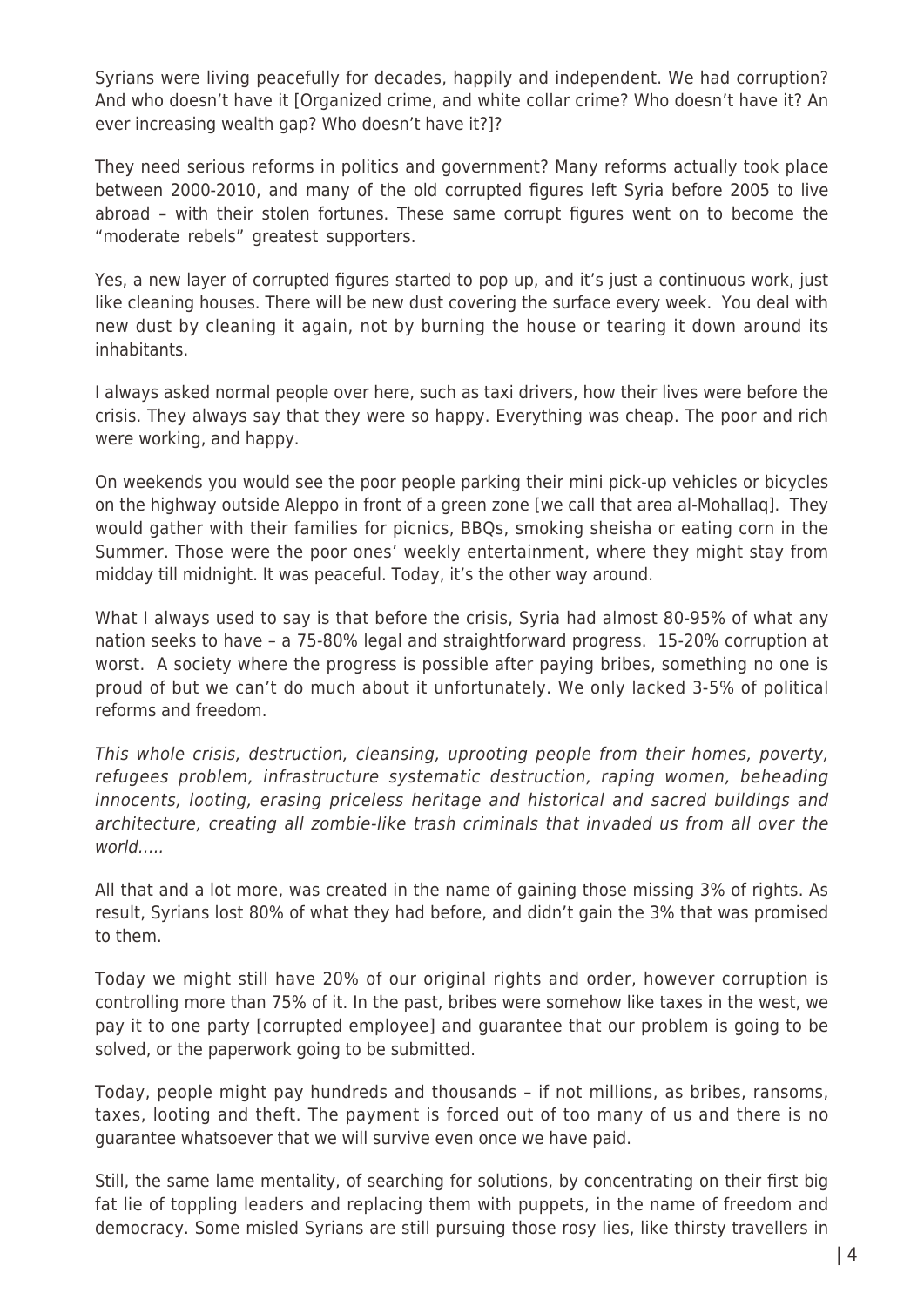the desert running after a mirage. They just don't want to or simply can't wake up and smell the coffee.

Updates [9/3/2016]:

The road to Aleppo is still under daily attacks, and the SAA is protecting it. Sometimes the terrorists are occupying little part of the road for couple of hours before being defeated or fleeing the scene. People are travelling on it safely, yet it's still a worrying subject for every traveller.

As for the city, and as I mentioned in my last email, the terrorists of al-Nusra in Aleppo city are targeting the Kurds sector of the city so badly. The SAA is defending them from time to time by air-strikes and artillery.



Naturally the mainstream media is reporting that the SAA is violating the ceasefire, which is not true. Civilians are dying in their dozens in the Kurdish sector [Sheikh Maqsoud] after heavy mortar shelling, yet writers are saying that its the "regime" that is breaking the ceasefire! I'm attaching photos that came on the media from Sheikh Maqsoud.



Syria became another Palestine, where the blames always goes on Palestinians reactions, never on Israeli provocations. That is the Israeli flavour in conflicts.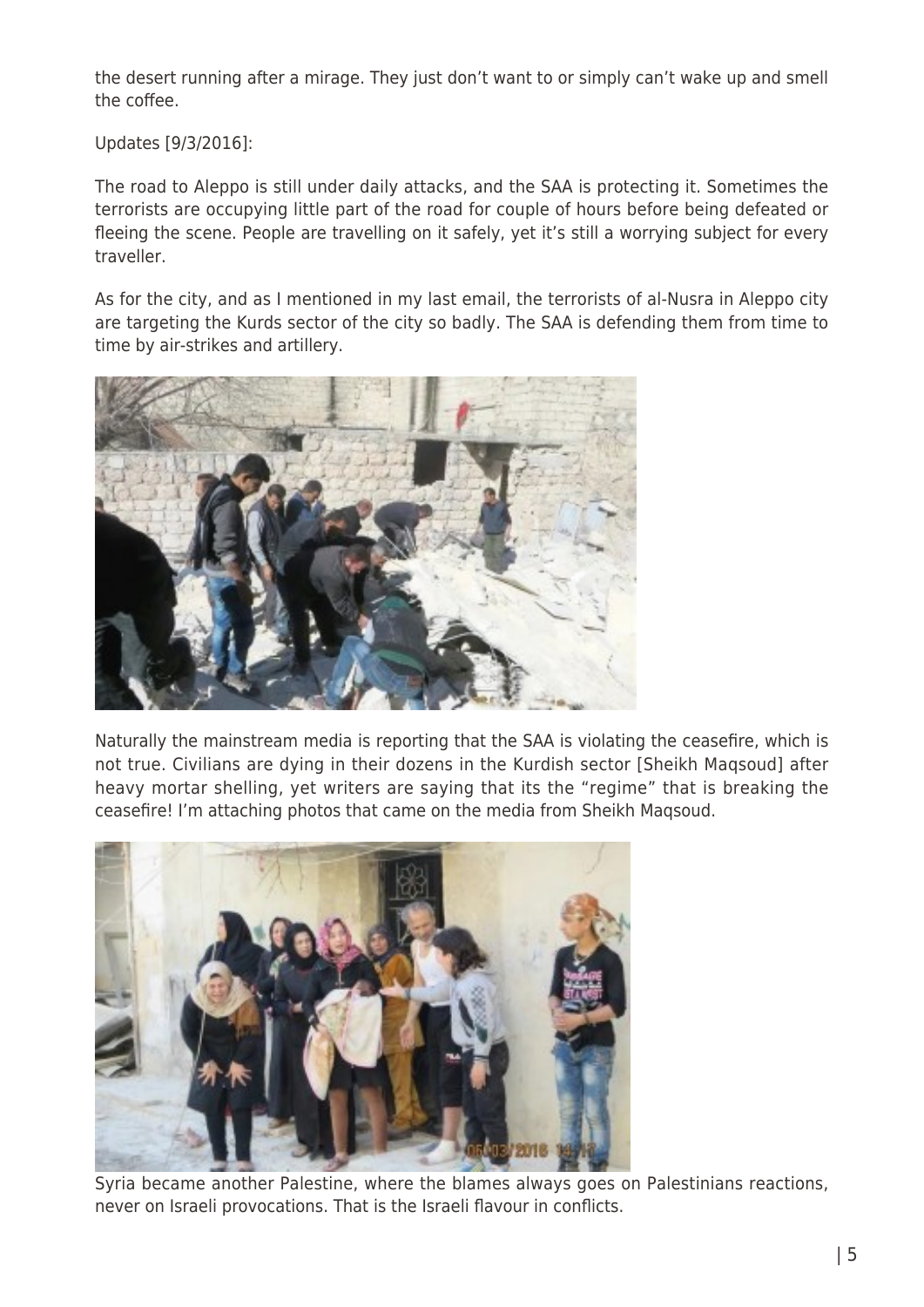Everything that has been blamed on the Syrian Government for the last five years has actually been carried out by those who are portrayed as blameless, the "moderate rebels" and their associates.

They [US NATO GCC Israeli coalition proxy terrorists] used chemical weapons against civilians. They besieged villages and towns and cut all food and water supply of reaching them, the hunger strategy in wars. They forced people to leave their homes and to become refugees. They forced people to vote for them and didn't give them their freedom. They occupied entire cities and tortured masses of people because they don't share the same religion, sect, or political opinion. They brought multinational fighters [from 80+ different nationalities] to fight with them, years before Syria asked for help from Hezbollah, Iran, Russia.

They committed all kinds of atrocities and yet dare to blame it on the Syrian government. That is typical of the Israeli flavour in wars. Who targeted hospitals, schools, and markets in Lebanon, Palestine, Syria, Iraq, Yemen, Libya, and Afghanistan; claiming that the enemy is launching rockets from them?

Yet they dare to talk about Russian or Syrian jets attacking terrorist hospitals!

Going back to what the Syrian people want, I'm afraid there won't be much of them left any more in the next presidential elections. The refugees in Europe and other countries can't vote. They have been replaced with multinational fighters. They are the new Syrians now, and they could change the voting results in their favour. Maybe that is one of the reasons of emptying the country of its real people and scattering them in the world as refugees?"



Children going to School in Aleppo. Photo: Peter Oborne

A glance at the comment section of Stephen Zunes Boston Review article "Syria after the Ceasefire" demonstrates that people are no longer swallowing the propaganda pill, this from Judith Bello: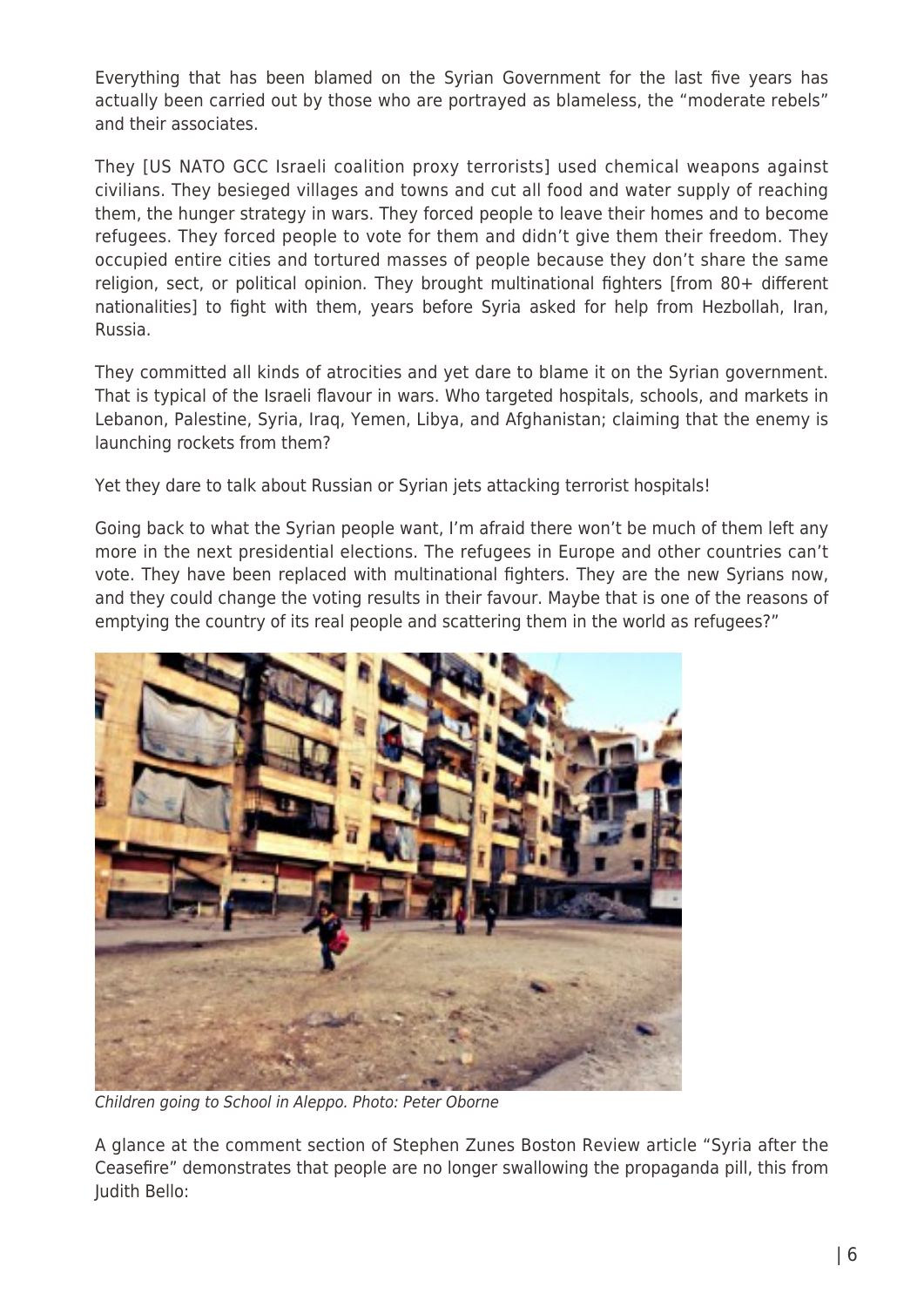"Zunes' stance that ISIS control 1/3 of Syria is inaccurate and was never true. They control large areas of uninhabited desert while the Syrian government controls all the populated regions with the exception of Deir Ezzor and Raqqa. Even there, though ISIS occupies, the Syrian government continues to provide resources to the population.

The statement that the supporters of Assad are a [substantial] minority is not true. The majority of the people in Syria choose the government over any available alternative. Furthermore, Assad' s popularity derives from real initiatives on his part to open up the government to popular participation. Under his leadership, the Syrian government has provided amnesties to fighters who want to return and to political prisoners. They have been open to talking to any opposition not wielding guns and presided over a substantial revision of the constitution. Prior to the war Assad invested in improving the free education and social welfare projects. He negotiated with the west in an effort to have the onerous sanctions eased."

## Or Rick Sterling:

"If the west or reactionary neighbouring countries do not intervene, the Syrian Arab Army and allies may well be able to completely oust the terrorist factions. That will be a good thing for anyone who cares about peace, justice and respect for international law."

The liberation of Aleppo from the terrorist hordes has been a game changer for the Syrian Army and its allies. The re-taking of the main highways used by Turkey to supply terrorist arms and equipment has sliced through the umbilical cord tying the terror gangs to their Turkish handlers and supporters. It has also driven a stake into the heart of Turkey's stolen oil revenue, while preventing any further Turkish plundering of the huge industrial resources, once Aleppo's pride and joy. It has liberated Syrian people, who from the outset, resisted any calls to arms by the phoney revolutionary gangs who employed all manner of coercion against Aleppo to drag them into the conflict being manufactured by NATO, US and their Gulf sidekicks.

For the duration, media outlets with integrity have been reporting the reality from Aleppo despite the ceaseless propaganda storms being whipped up by the [Purpose c](http://21stcenturywire.com/2015/10/23/syrias-white-helmets-war-by-way-of-deception-part-1/)abal, Syria Campaign, White Helmets, Rami Jarrah and their ilk. The people of Aleppo have withstood incursions, shelling, desecrating of their homes, terrorization, rape, abuse, electrical outages, diseased water supplies, food shortages, in order to protect their right to decide their future in their country. It appears that the West has failed to impose its will upon the Syrian people, as it has, with disastrous consequences, elsewhere in the region.

We owe a huge debt of gratitude to these courageous people inside Aleppo who risked all to report what was actually happening on the ground. These people have lived a life of a prisoner in their own homes for over 4 years and finally they can see an end to their prison term. Yes, there are western media outlets who are suddenly confronted by a truth they can no longer avoid reporting, but they should surely be prosecuted for having propagated the lies and propaganda for so long, that served to increase the suffering endured by the Syrian people.

"Power is in tearing human minds to pieces and putting them together again in new shapes of your own choosing." ~ George Orwell